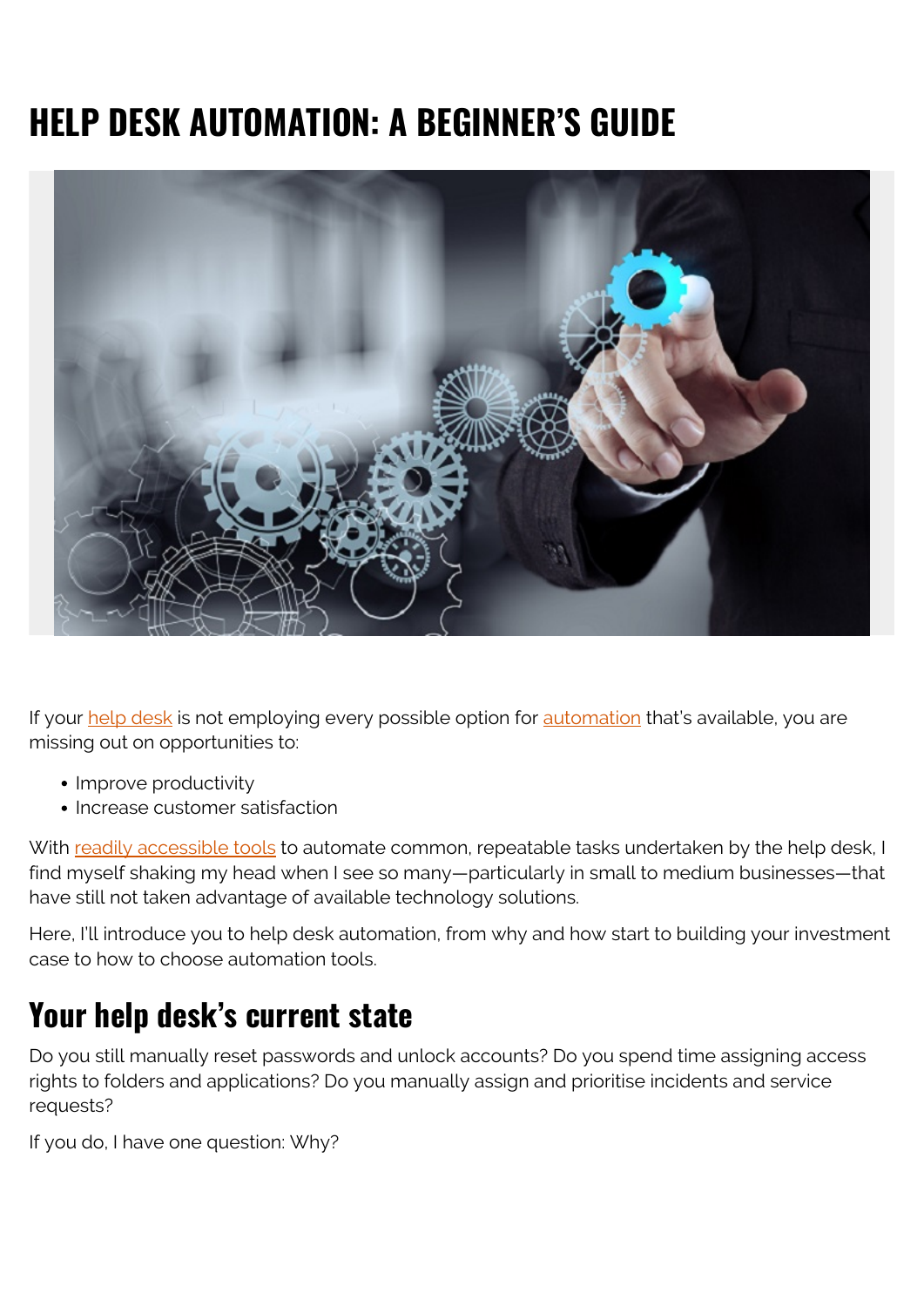

Automating these tasks

removes the drudgery from your [help desk analysts](https://blogs.bmc.com/blogs/service-desk-support-analyst/) and allows them to spend more time resolved more complex queries, meaning they can get customers back to work faster as well as giving them far better job satisfaction. Nobody wants to spend their days clicking on 'unlock account' buttons and listening to customers explain why they have forgotten their password for the fifth time this year.

Why do organizations—of all sizes—continue to use manual processes on their help desks?

The answer you will often get is that these tools are expensive, and they cannot justify the investment. Unfortunately for them, that is not a valid argument. The outlay required to automate basic tasks has a rapid return on investment (ROI).

Every day that your help desk depends on manual workflows, you risk losing:

- **User satisfaction, confidence, trust**
- **Time** that could be spent on direct assistance, not admin drudgery
- **Energy** that could be directed toward learning and skills improvement
- **Issues and projects** that fall through the cracks
- **Knowledge and fixes** that are not shared with the team
- **Market reputation**

Ultimately, all these inefficiencies cost your company money and your well-earned reputation.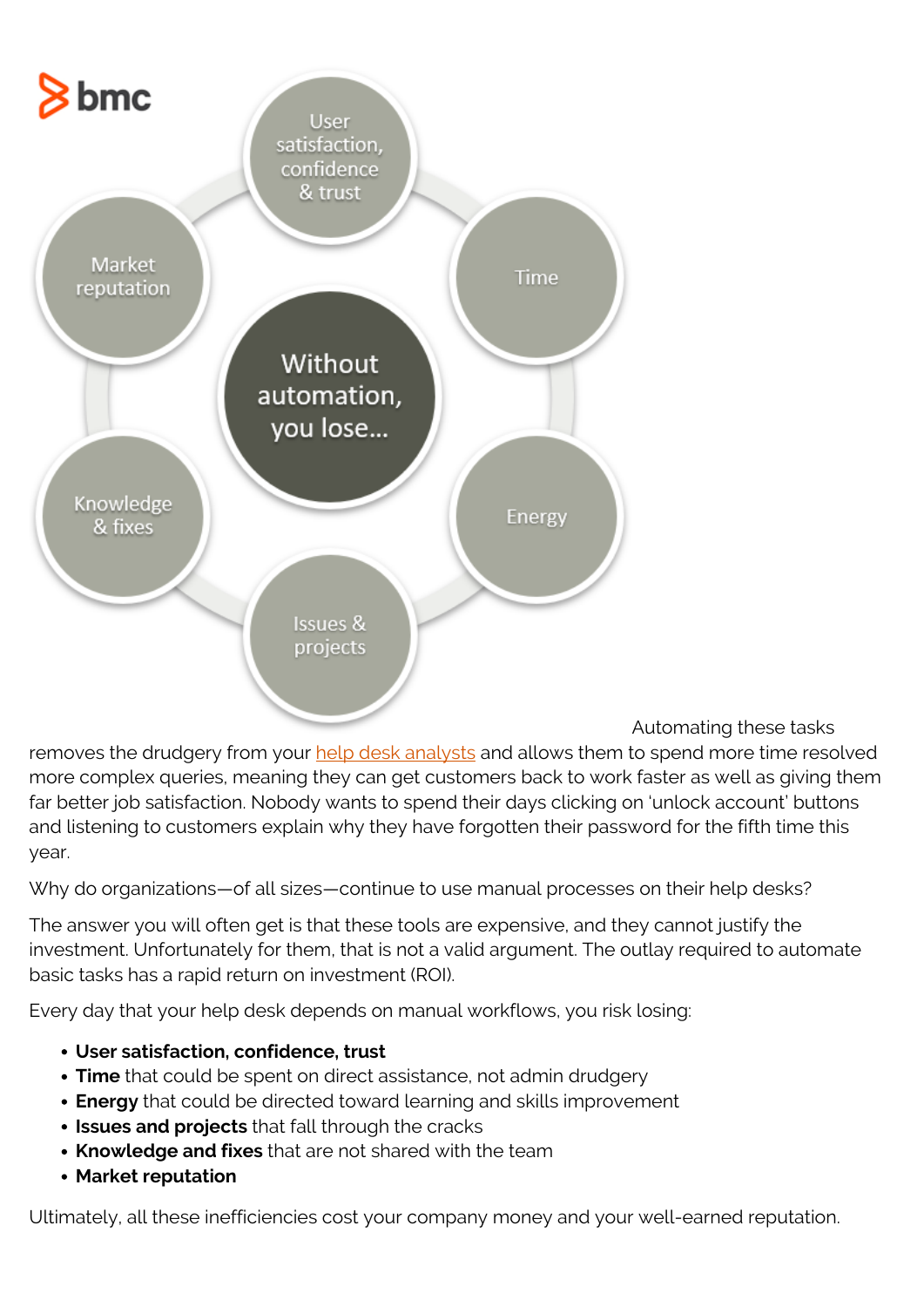## **Prioritize automation**

If you want to improve the value your help desk offers to the business, then automation needs to be at the top of your 'to do' list. Why? It will allow you to:

- Use your team's skills more effectively
- Get a grip on heavy or spiking workloads
- Accelerate issue resolution to please users
- Look like a help desk hero to management

Automation can help your team stay lean while handling larger volumes of tickets with ease. In other words, automation helps you work smarter, not harder.

## **Benefits of help desk automation to build your case**

There are many benefits from employing automation on your help desk. These five benefits, however, stand out for their clarity in convincing top leadership that you need to prioritize automation on the help desk—ASAP.

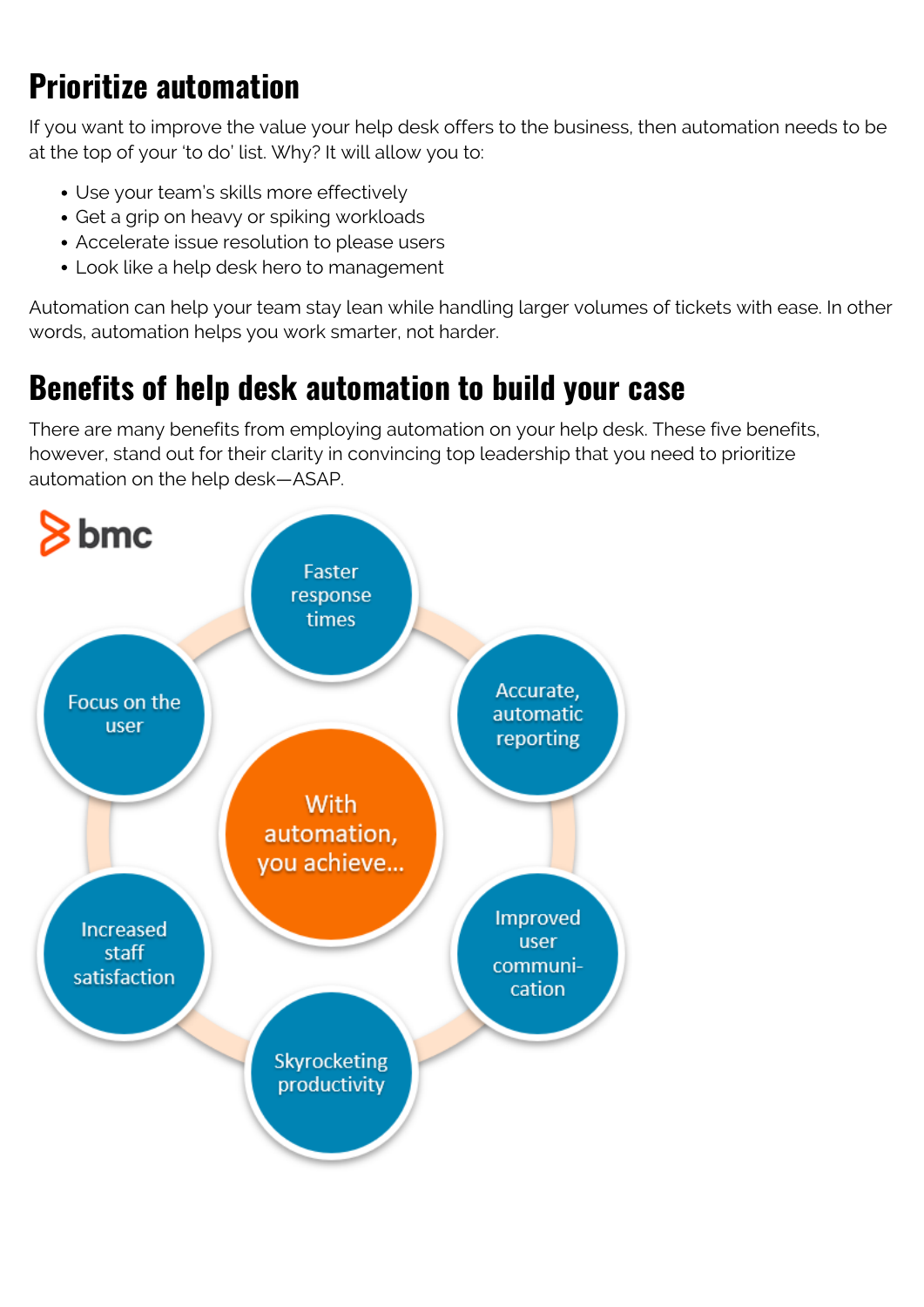## **1. Faster response times**

Help desk teams are judged by how quickly they respond to and resolve issues. Being able to quickly resolve issues will greatly improve customer satisfaction.

[Workflow automation and orchestration](https://blogs.bmc.com/blogs/workflow-orchestration-improves-application-development/) can significantly improve [incident response times](https://blogs.bmc.com/blogs/mtta-mean-time-to-acknowledge/) and problem resolution by incorporating predetermined if, then capabilities. In other words, if you receive a request like this, then do this specific task. For instance, if the help desk receives a call about a printer problem, workflow automation can:

- Determine the type of call.
- Route it to the right person.
- Send an automated response to the user.

Most automation systems also provide some way of allowing users to submit their own tickets via a web portal or email, thus reducing calls to the help desk while speeding up routing—a two for one benefit.

## **2. More accurate reporting**

Automating workflows improves the accuracy of help desk statistics by avoiding human errors and inconsistencies in data entry. It also relieves managers of the manual work required to collect data and correct errors. Field defaults, required fields, and auto-routing rules are all tools to ensure every incident reported is handled properly and in precisely the same way.

Understanding how your help desk is currently performing will give you the information you need to plan improvements.

#### **3. Improved user communication**

One thing that annoys customers, perhaps more than anything else, is a lack of communication. When help desk analysts are busy trying to resolve incidents or fulfil service requests, it is easy to neglect customer communication.

Automating standard customer communications will mean that you can keep customers informed with little or no effort required from support staff. Automating call notifications, **[SLA escalations](https://www.bmc.com/blogs/support-levels-level-1-level-2-level-3/)**, and call resolution emails will:

- Ensure that your customers understand what is happening with their calls
- Help to manage their expectations

#### **4. Skyrocketing productivity**

When you can resolve incidents faster and fulfill requests more efficiently, users get back to work faster. This increases productivity and ultimately improves the bottom line for the business.

#### **5. Increased staff satisfaction**

Automation of mundane, repeated tasks frees up help desk team members to concentrate on more challenging work. This will increase their [job satisfaction and motivation](https://blogs.bmc.com/blogs/agent-satisfaction-service-desk/), reducing the cost of higher turnover.